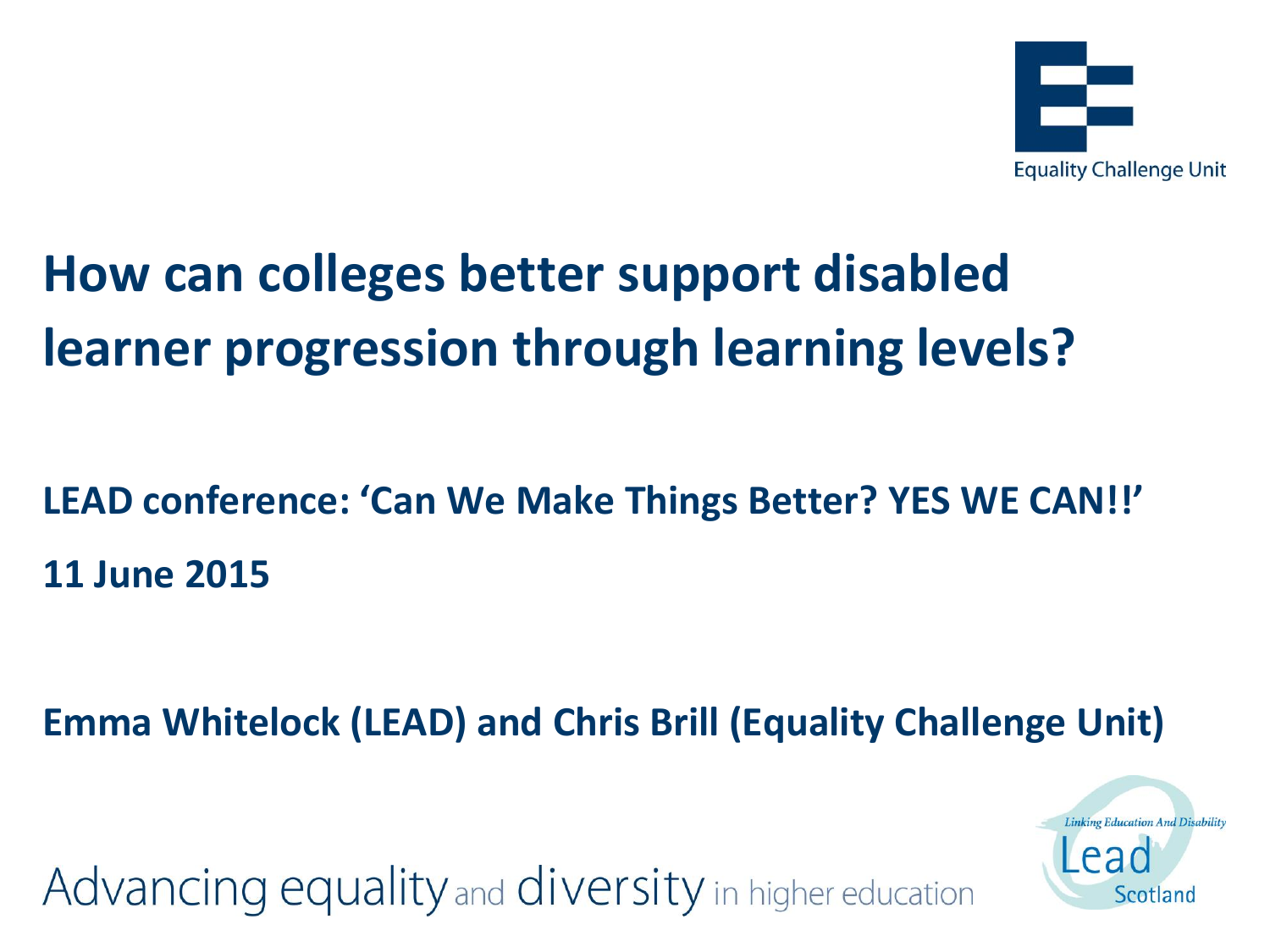## **Background to the research: data**

- **Higher the level of study, the less likely disabled**
- **learners are to take part**
- **40.4% learners at SCQF level 3 disclosed as disabled**
- **8.6% learners at SCQF level 7 disclosed as disabled**
- **Disabled learners clustered at SCQF levels 5 and**
- **below**
- **70% of disabled learners studying SCQF levels 5 and**
- **below**
- **57% of non-disabled learners studying at SCQF levels**

#### **5 and below**



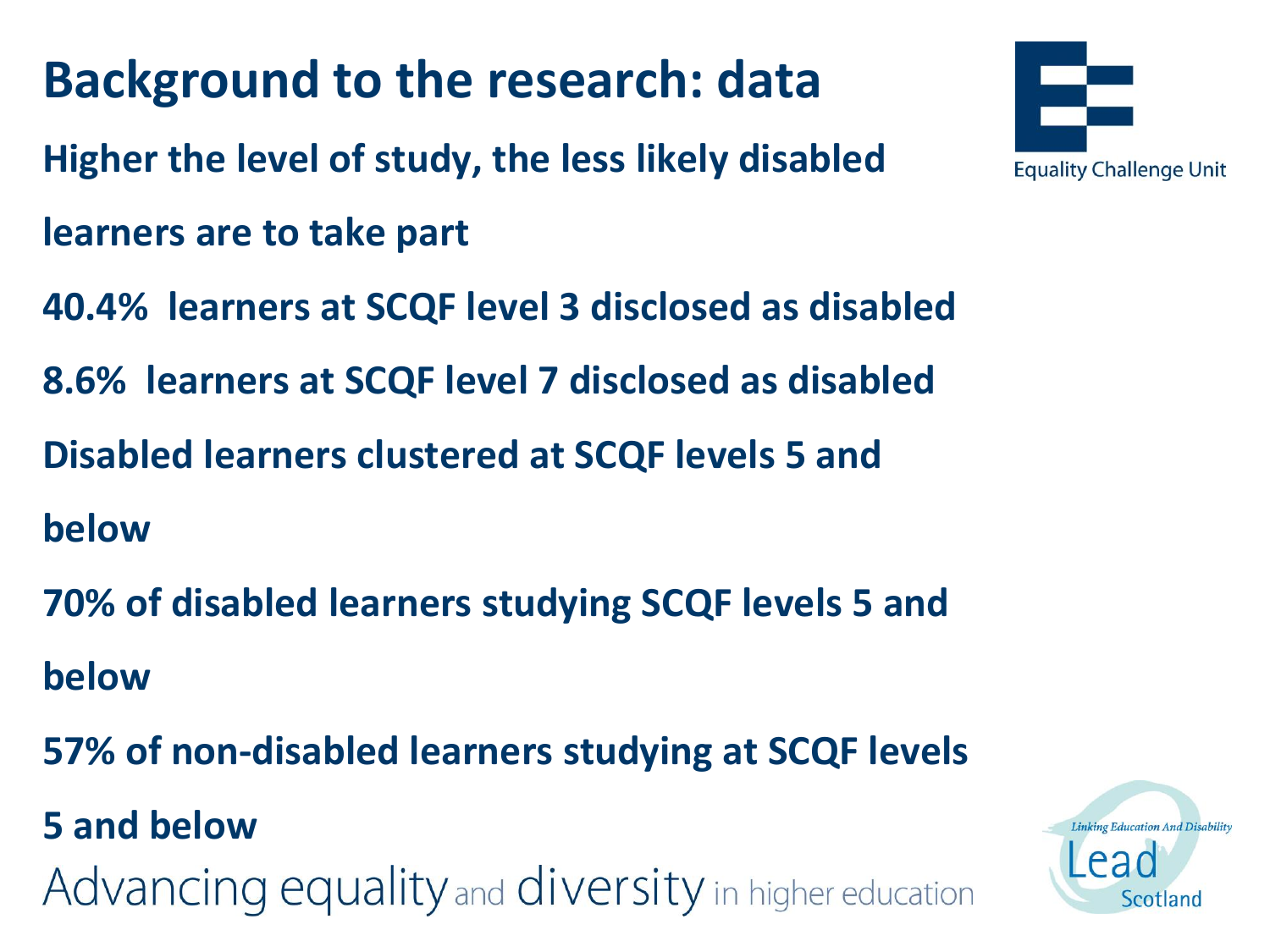# **Background to the research: Wood Commission**



**Young disabled people are likely to be offered a limited range of education and training opportunities Young disabled people have a similar level of career aspiration at the age of 16 to their wider peer group At 26 disabled people are nearly 4 times as likely to be unemployed**Advancing equality and diversity in higher education

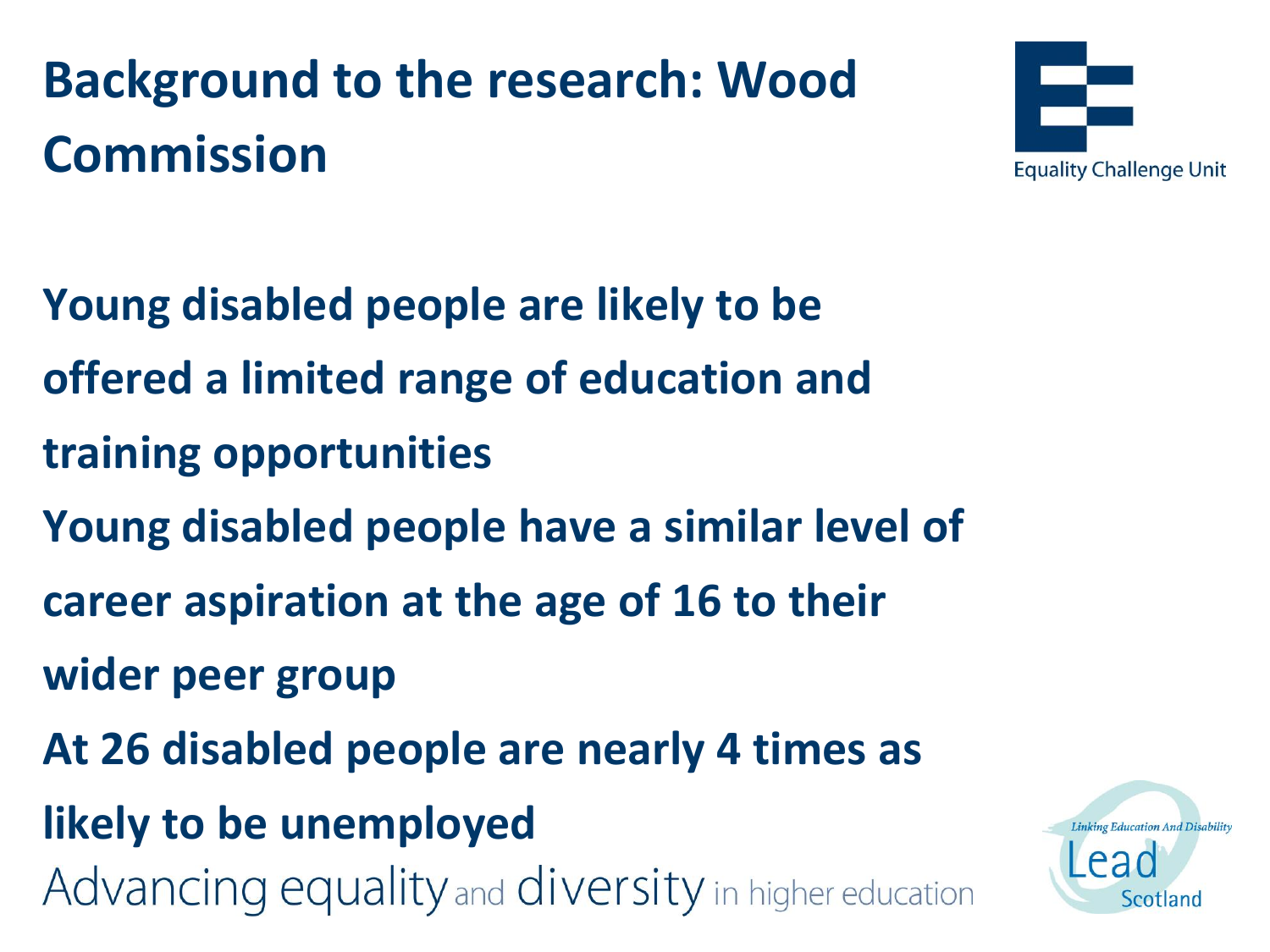# **Methodology Research questions Why are disabled learners are not progressing through learning levels as well as non-disabled learners? What are the learning barriers that disabled learners experience? Survey 141 learners and 107 parents/carers Interviews 14 parents/carers, 15 learners, PAMIS**Advancing equality and diversity in higher education



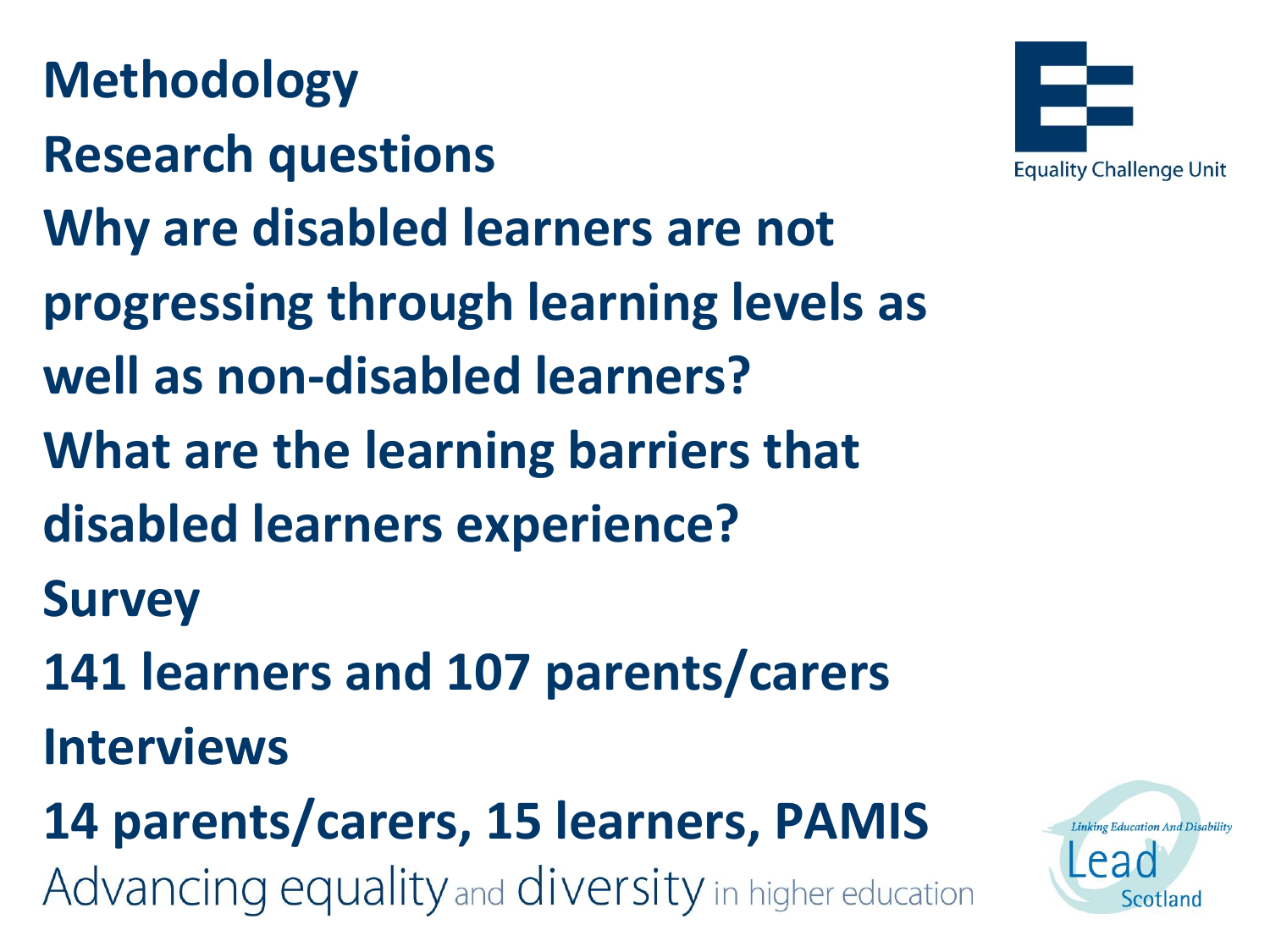- **Offer a broad range of courses at all SCQF levels which meet the needs and aspirations of disabled learners**
- *"If the children don't learn the way the college*
- *teaches, the college should teach the way the*
- *children learn". Parent*
- **Put the learner at the centre of all processes and**
- **decisions affecting their learning journey**
- *"Talk and listen to the students themselves, we want*
- *to learn and you can help us". Learner* Advancing equality and diversity in higher education



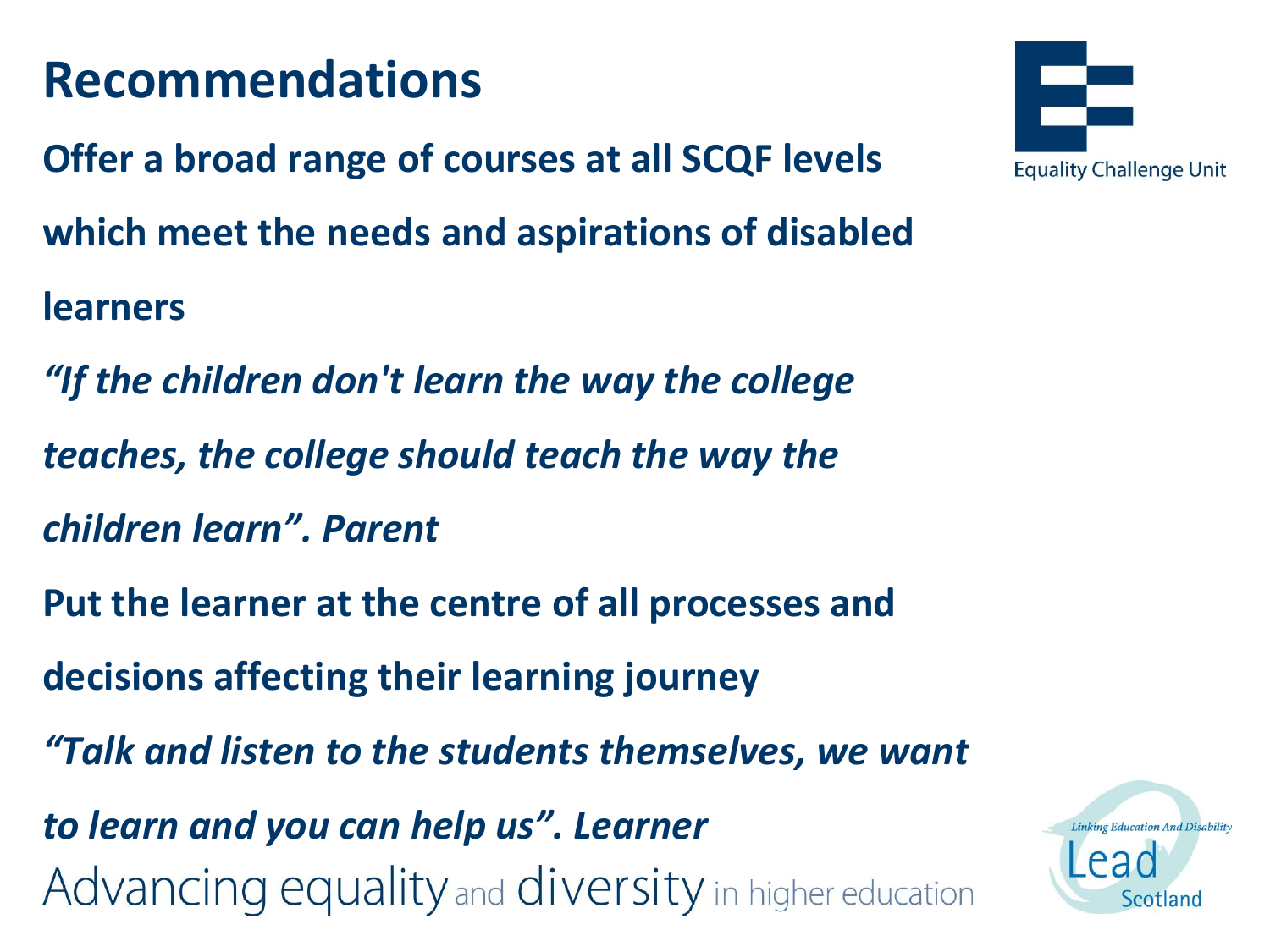

3. Recognise that parents often have a key role to play when identifying the learner's support package

*"Professionals should be able to recognise that parents have a key part to play".*

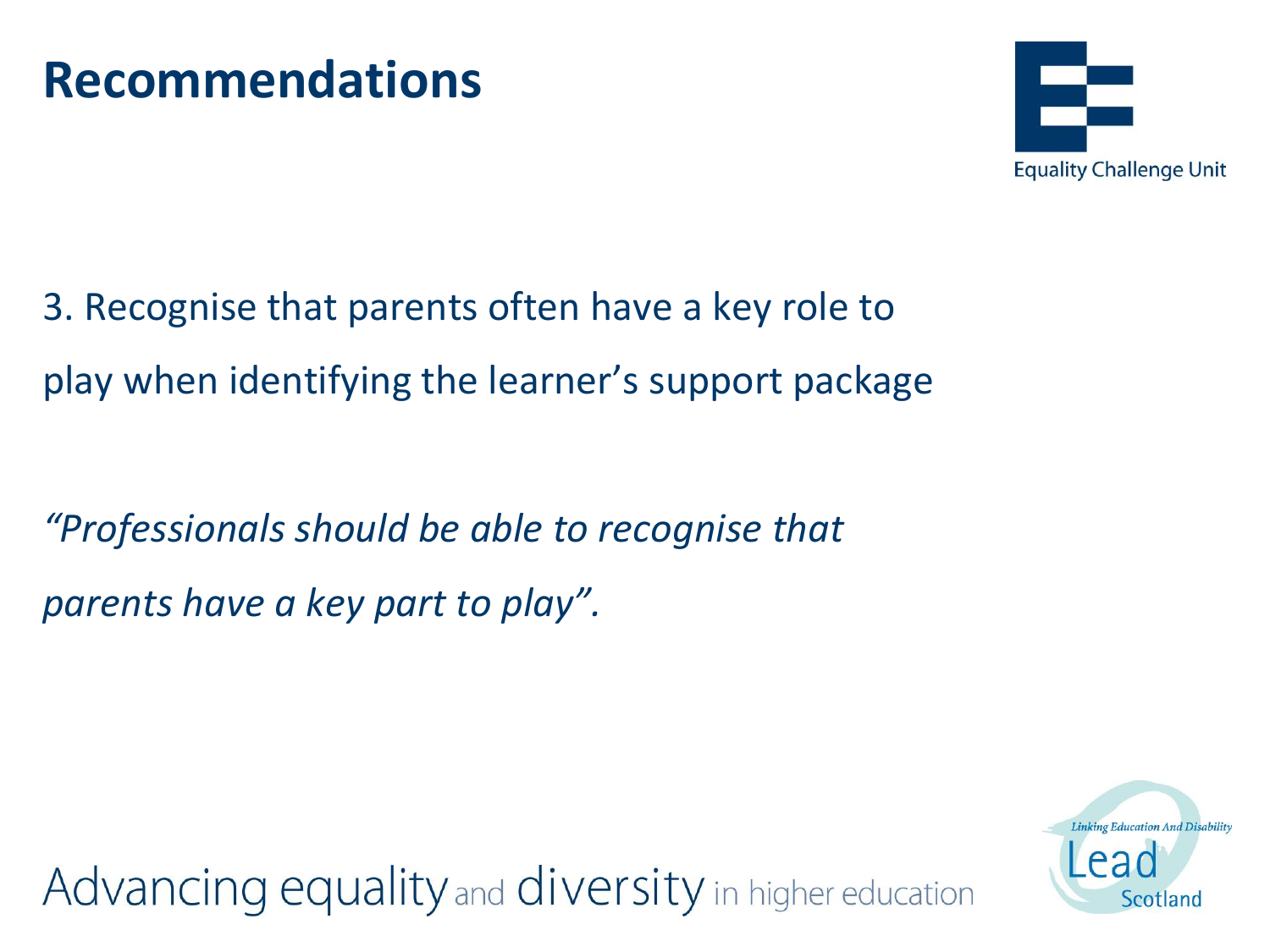

**Linking Education And Disability** 

Scotland

ea

4. Ensure that all teaching and support staff undertake regular training to ensure they have a good understanding of the way in which different impairments may affect individual learners *"There is a lack of specialist training and understanding amongst college staff as to how best to support many of the students in their care, thus leading to a skewed version of individuals' needs". Share Scotland*Advancing equality and diversity in higher education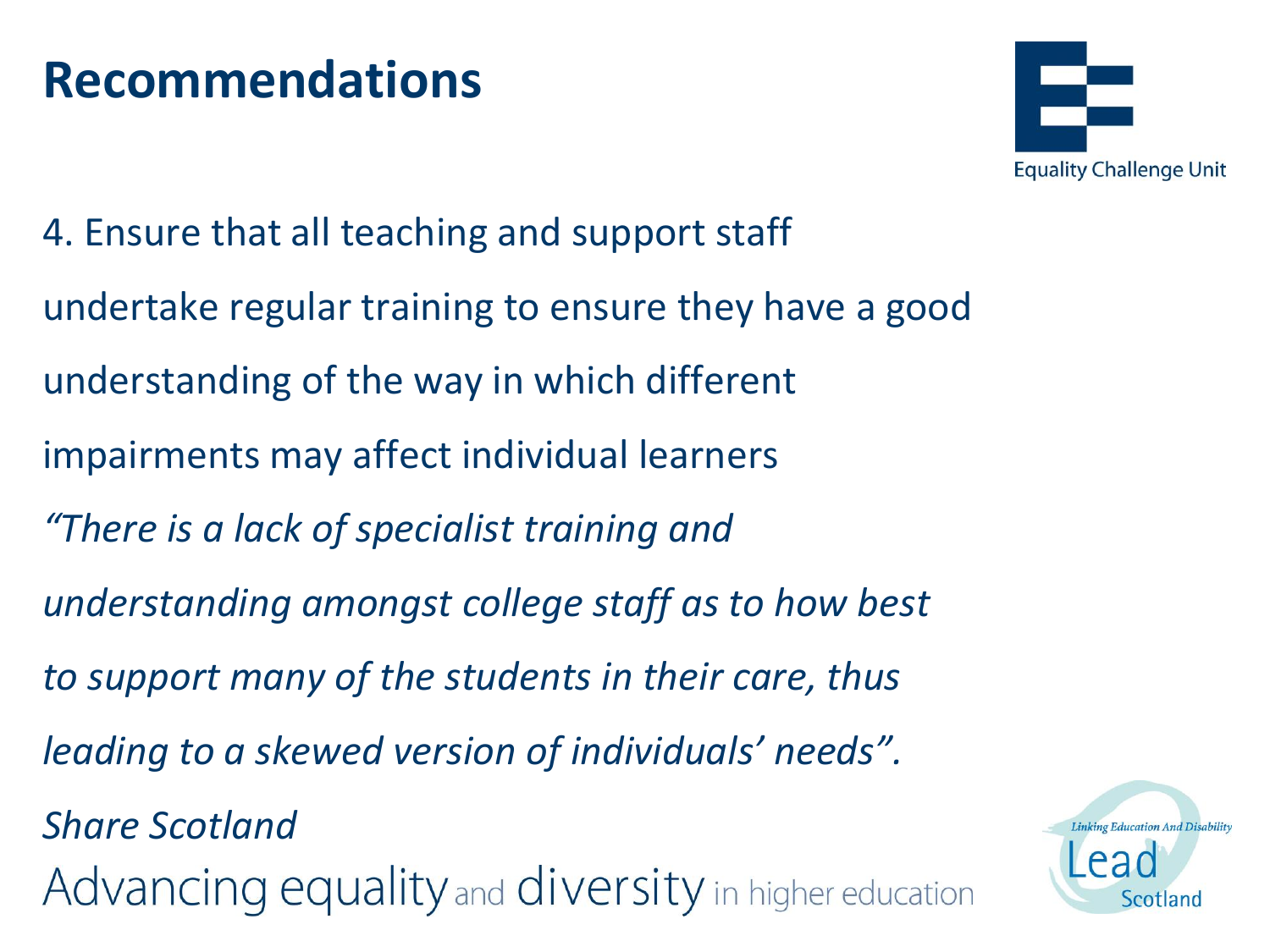

- 5. Ensure that all disabled learners have access to a
- named staff member / keyworker as a means of
- helping them identify and address any learning
- barriers, and having someone to talk to during
- periods of difficulty
- *"Students need one person they can deal with – it's*
- *too difficult dealing with 10 teachers, IT staff,*
- *department heads, support staff, etc". Parent*

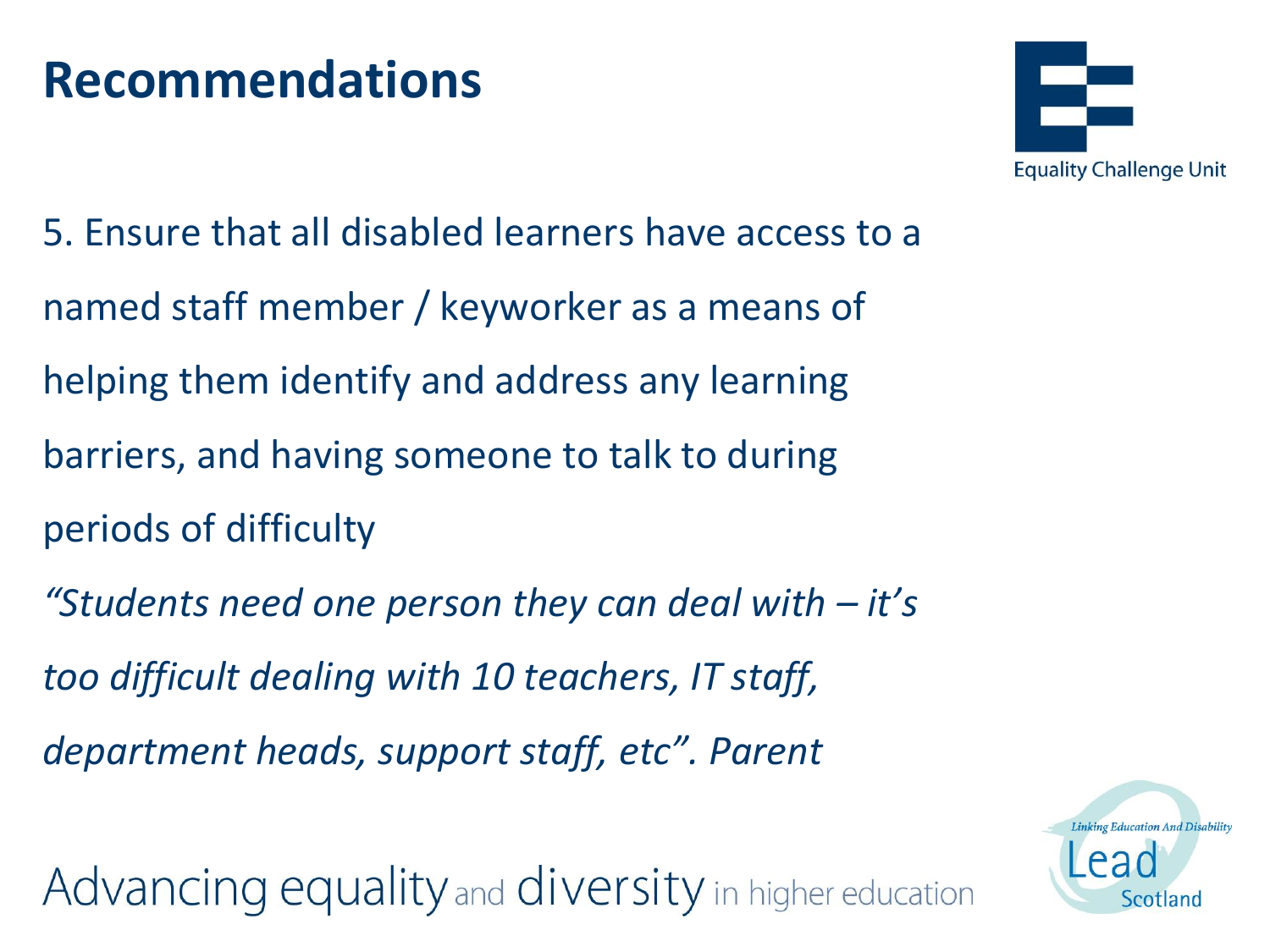

6. Aim to anticipate a wide range of reasonable adjustments which disabled learners may require, while still responding to individual requests for support

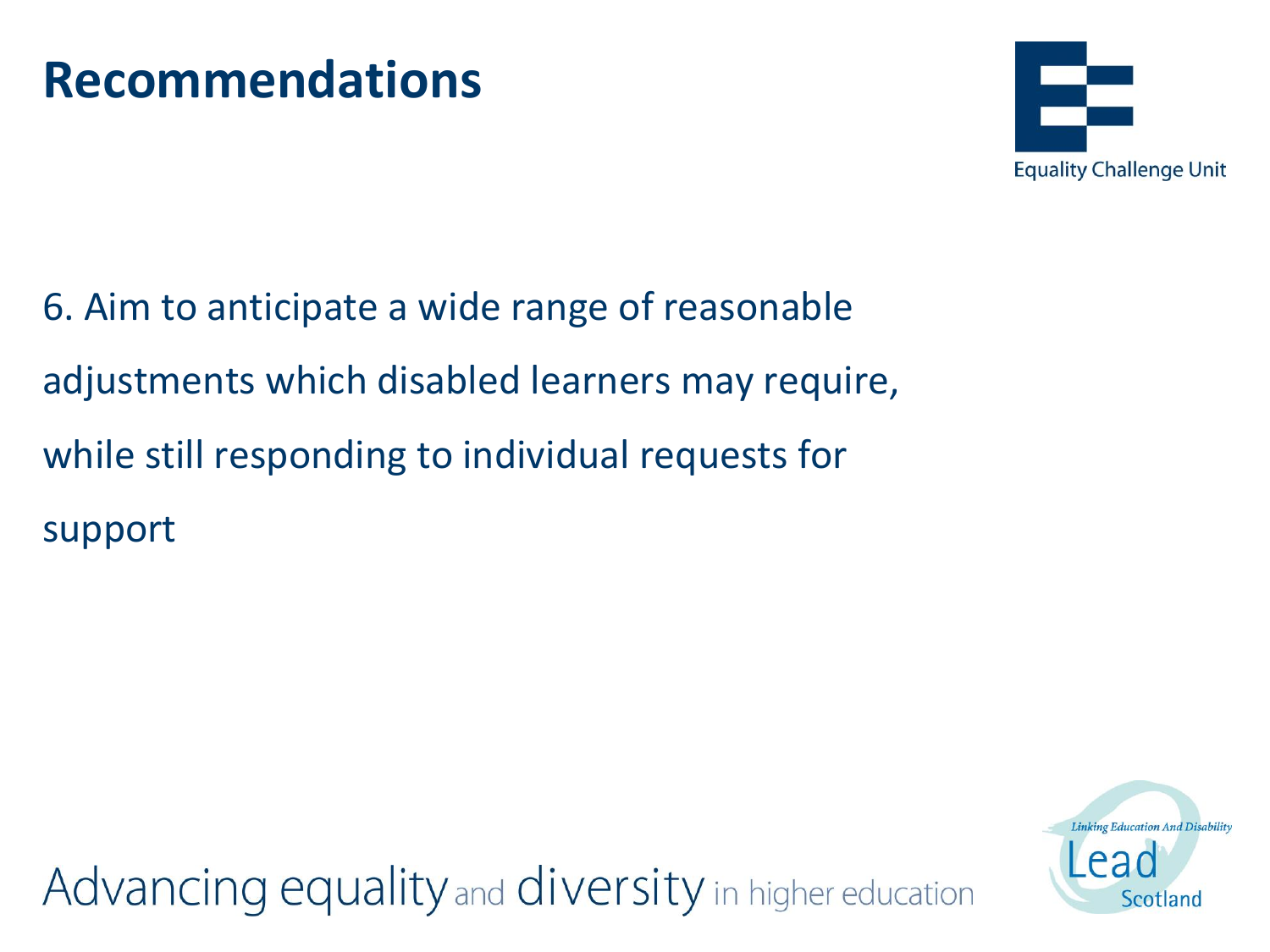

7. Put in place a wide range of pre-entry support measures *"The college did not offer any support until weeks after the course had started, I had to find out how to get support, despite having declared my disability on my application and on enrolment. Support should have been made available immediately. The support I did get was too late and I am now leaving my course". Learner* 8. Aim to develop and improve partnership working with

relevant agenciesAdvancing equality and diversity in higher education

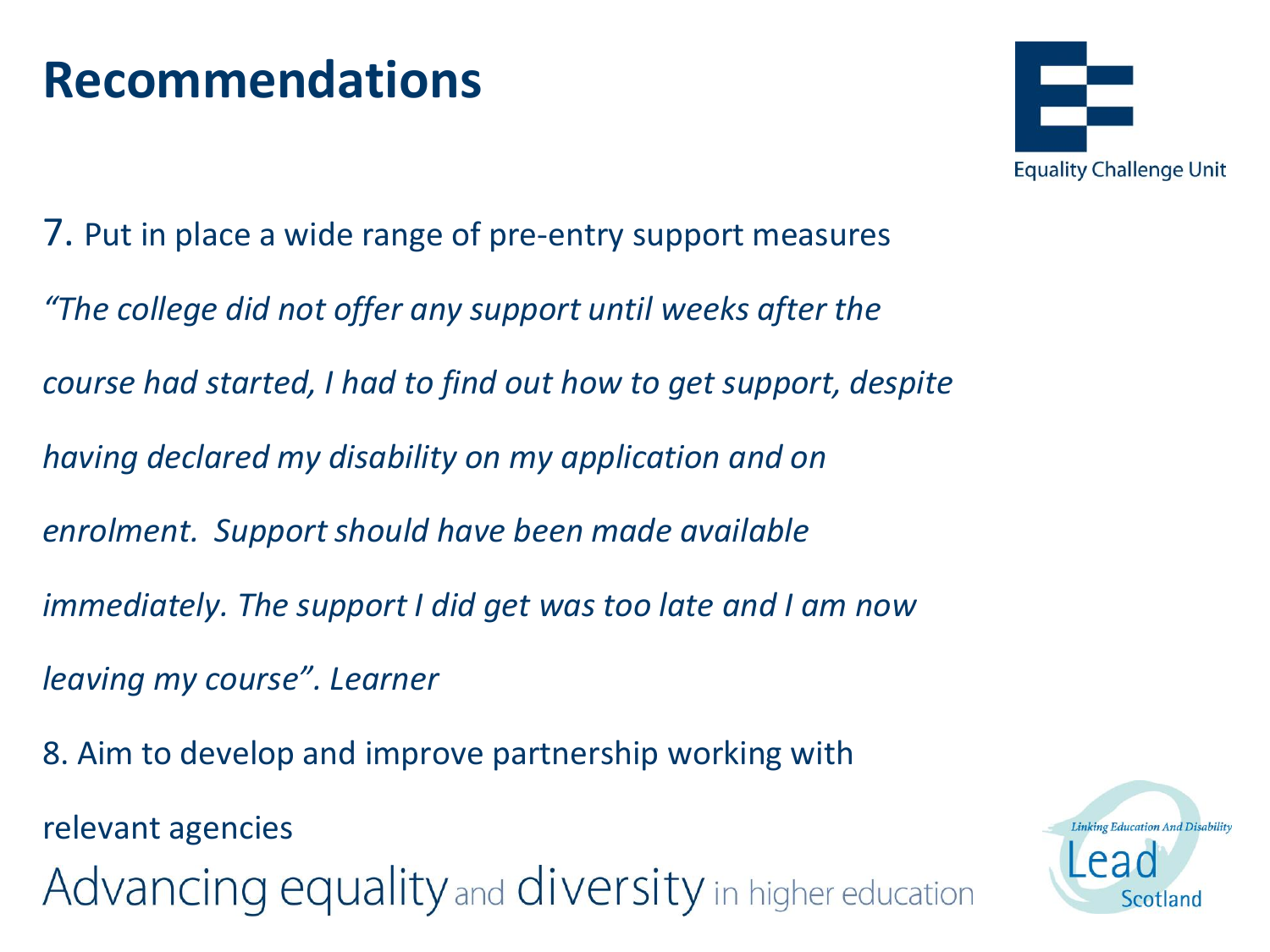



- = Select 2 of the recommendations:
	- ‒ What does your organisation do in this area?
	- ‒ What are the challenges?
	- What are the successes?

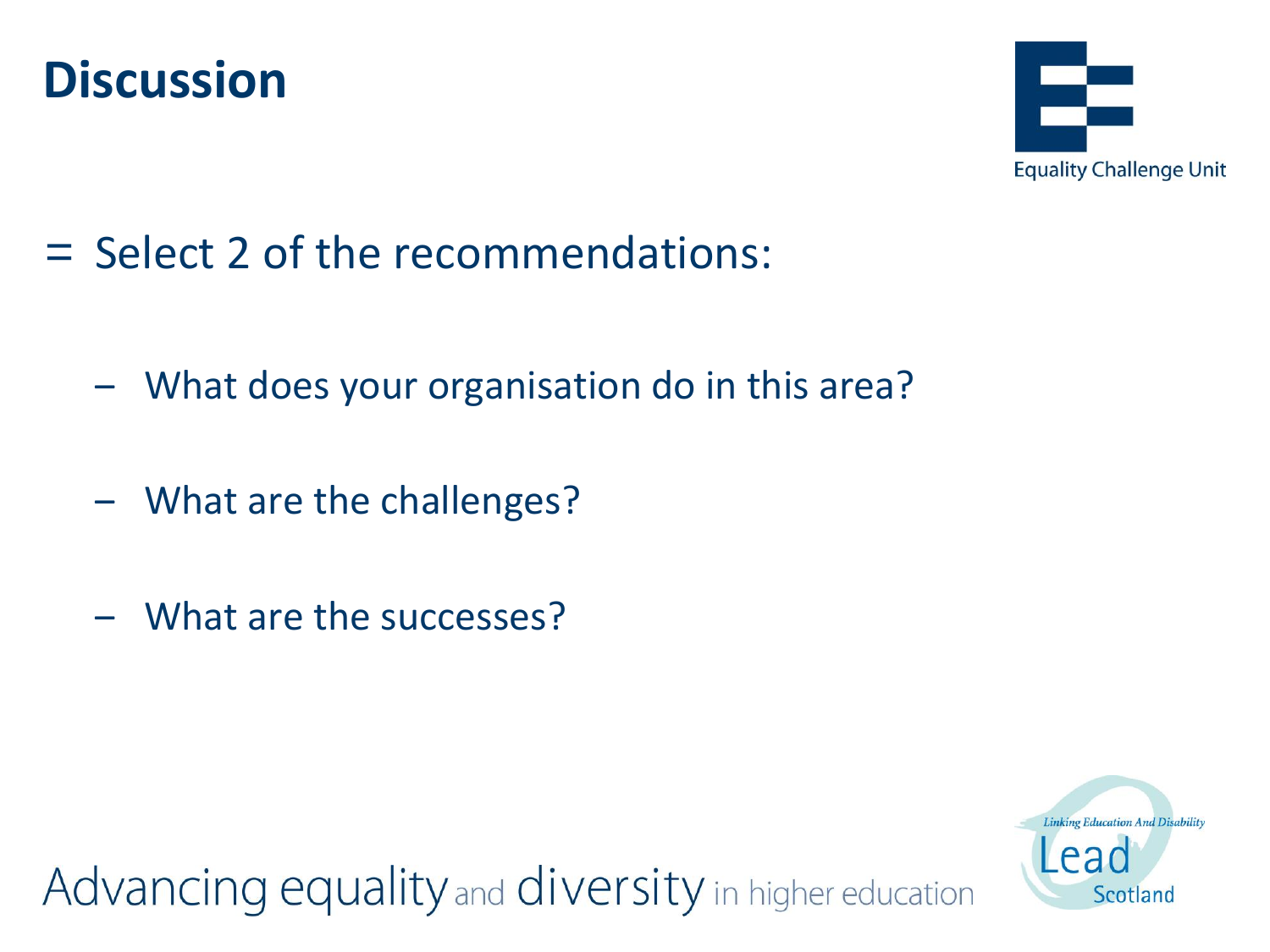



- = [Link to research on LEAD website](http://www.lead.org.uk/article.asp?art_id=456)
- = [Link to research on ECU website:](http://www.ecu.ac.uk/guidance-resources/student-recruitment-retention-attainment/student-attainment/supporting-disabled-learners-realise-potential-improving-disabled-learners-progression-learning-colleges)

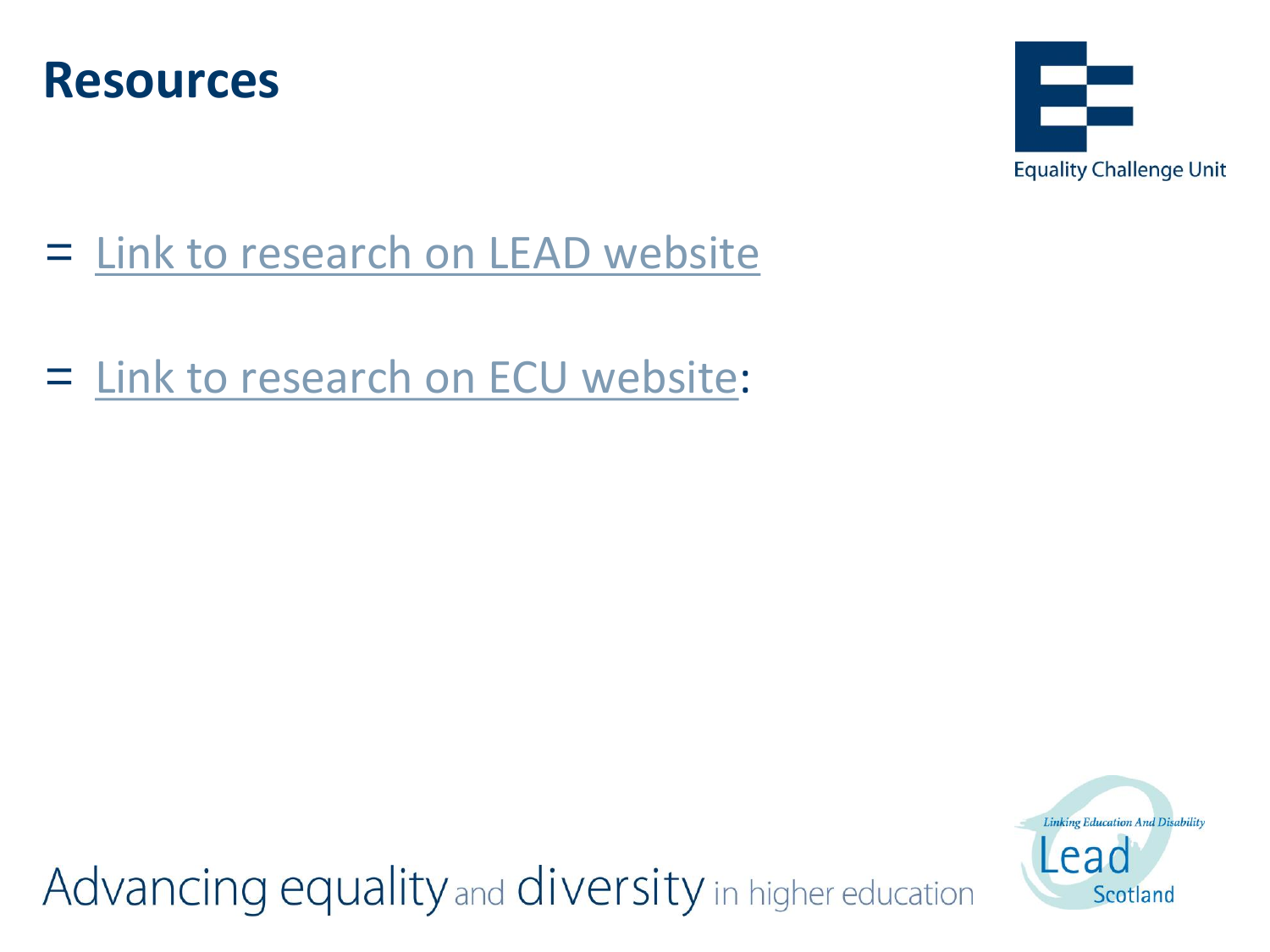



7th Floor Queens House 55/56 Lincoln's Inn Fields London WC2A 3LJ

Tel: 0207 438 1010 Fax: 0207 438 1011 [info@ecu.a.cuk](mailto:info@ecu.a.cuk) [ECU website](http://www.ecu.ac.uk/)